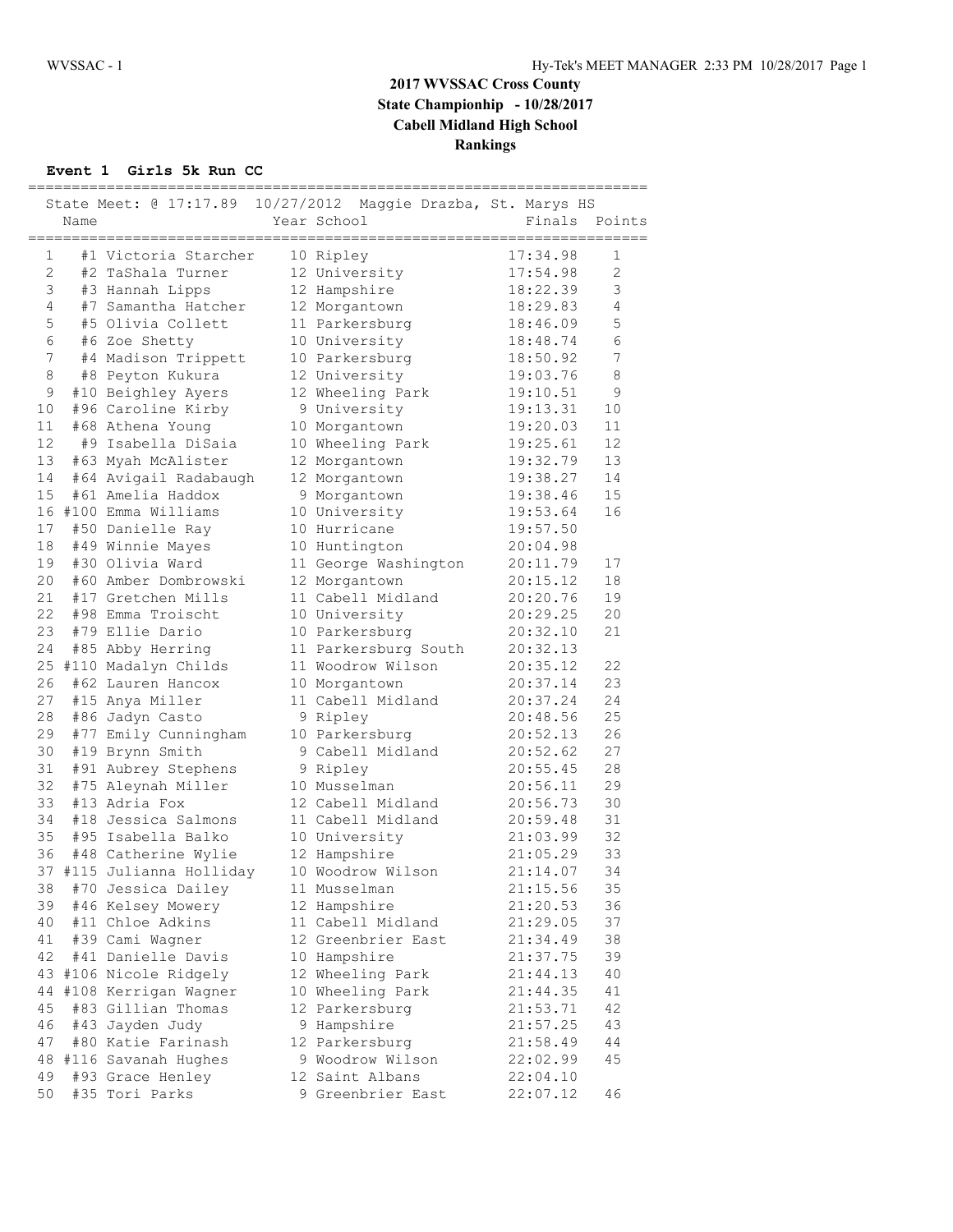## **2017 WVSSAC Cross County State Championhip - 10/28/2017 Cabell Midland High School Rankings**

### **....Event 1 Girls 5k Run CC**

| 51 | #52 Taylor Blanchette       | 10 Jefferson         | 22:08.97 | 47 |
|----|-----------------------------|----------------------|----------|----|
| 52 | #32 McKenzie Jack           | 12 Greenbrier East   | 22:14.85 | 48 |
|    | 53 #109 Gillian Breeden     | 9 Woodrow Wilson     | 22:15.79 | 49 |
| 54 | #114 Caroline Holliday      | 10 Woodrow Wilson    | 22:16.18 | 50 |
| 55 | #54 Morgan May              | 12 Jefferson         | 22:20.68 | 51 |
| 56 | #69 Jodi Chwalik            | 12 Musselman         | 22:24.45 | 52 |
| 57 | #51 Caitlyn Adams           | 10 Jefferson         | 22:25.98 | 53 |
| 58 | #73 Charley Longerbeam      | 10 Musselman         | 22:33.06 | 54 |
| 59 | #82 Erin Schumacher         | 11 Parkersburg       | 22:34.85 | 55 |
| 60 | #42 Jada Fout               | 10 Hampshire         | 22:40.74 | 56 |
| 61 | #58 Vanessa Pratt           | 10 Jefferson         | 22:42.24 | 57 |
| 62 | #89 Allison Knox            | 11 Ripley            | 22:48.26 | 58 |
| 63 | #57 Jordan Phillips         | 12 Jefferson         | 22:51.52 | 59 |
| 64 | #71 Kelly Elkins            | 12 Musselman         | 22:55.74 | 60 |
| 65 | #40 Lilly Buckley           | 12 Hampshire         | 22:59.40 | 61 |
| 66 | #14 Faith Irwin             | 11 Cabell Midland    | 23:33.15 | 62 |
| 67 | #94 Blake Hull              | 11 Spring Mills      | 23:40.68 |    |
| 68 | #23 Maggie Jamerson         | 11 George Washington | 23:41.87 | 63 |
|    | 69 #107 Isabella Romanek    | 9 Wheeling Park      | 23:42.58 | 64 |
|    | 70 #111 Laiken Griffith     | 11 Woodrow Wilson    | 23:45.34 | 65 |
|    | 71 #104 Allison Holmstrand  | 12 Wheeling Park     | 23:46.32 | 66 |
|    | 72 #117 Alexandrea Humphrey | 10 Woodrow Wilson    | 23:49.45 | 67 |
| 73 | #76 Christina Napier        | 10 Musselman         | 23:52.46 | 68 |
| 74 | #90 Kelly Longanacre        | 11 Ripley            | 23:58.16 | 69 |
| 75 | #28 Katherine Sutton        | 9 George Washington  | 24:11.71 | 70 |
| 76 | #92 Grace Zuniga            | 10 Ripley            | 24:25.31 | 71 |
| 77 | #53 Emma LaBombard          | 10 Jefferson         | 24:39.59 | 72 |
| 78 | #38 Carli Sheppard          | 11 Greenbrier East   | 24:45.52 | 73 |
| 79 | #21 Emerald Fatica          | 12 George Washington | 24:54.64 | 74 |
| 80 | #36 Lauren Ouick            | 9 Greenbrier East    | 25:16.28 | 75 |
| 81 | #59 Grace Valentine         | 12 Jefferson         | 25:20.01 | 76 |
| 82 | #72 Destiny Locke           | 12 Musselman         | 25:44.81 | 77 |
| 83 | #102 Brady Browning         | 11 Wheeling Park     | 25:48.87 | 78 |
| 84 | #88 Aurora Huffman          | 9 Ripley             | 26:11.38 | 79 |
| 85 | #25 Jenna Maley             | 11 George Washington | 26:27.49 | 80 |
| 86 | #31 Machiah Baxter          | 12 Greenbrier East   | 26:54.80 | 81 |
| 87 | #24 Sarah Lankas            | 12 George Washington | 27:07.95 | 82 |
| 88 | #29 Emily Tweel             | 12 George Washington | 27:09.29 | 83 |
| 89 | #34 Ashley McMillion        | 9 Greenbrier East    | 28:05.43 | 84 |

| Team Scores |                                        |                   |                             |  |                                    |  |  |  |  |  |  |
|-------------|----------------------------------------|-------------------|-----------------------------|--|------------------------------------|--|--|--|--|--|--|
|             | Rank Team                              |                   | Total 1 2 3 4 5 *6 *7 *8 *9 |  |                                    |  |  |  |  |  |  |
|             | 1 University<br>Total Time: 1:34:54.43 | Average: 18:58.89 |                             |  | 42   2   6   8   10   16   20   32 |  |  |  |  |  |  |